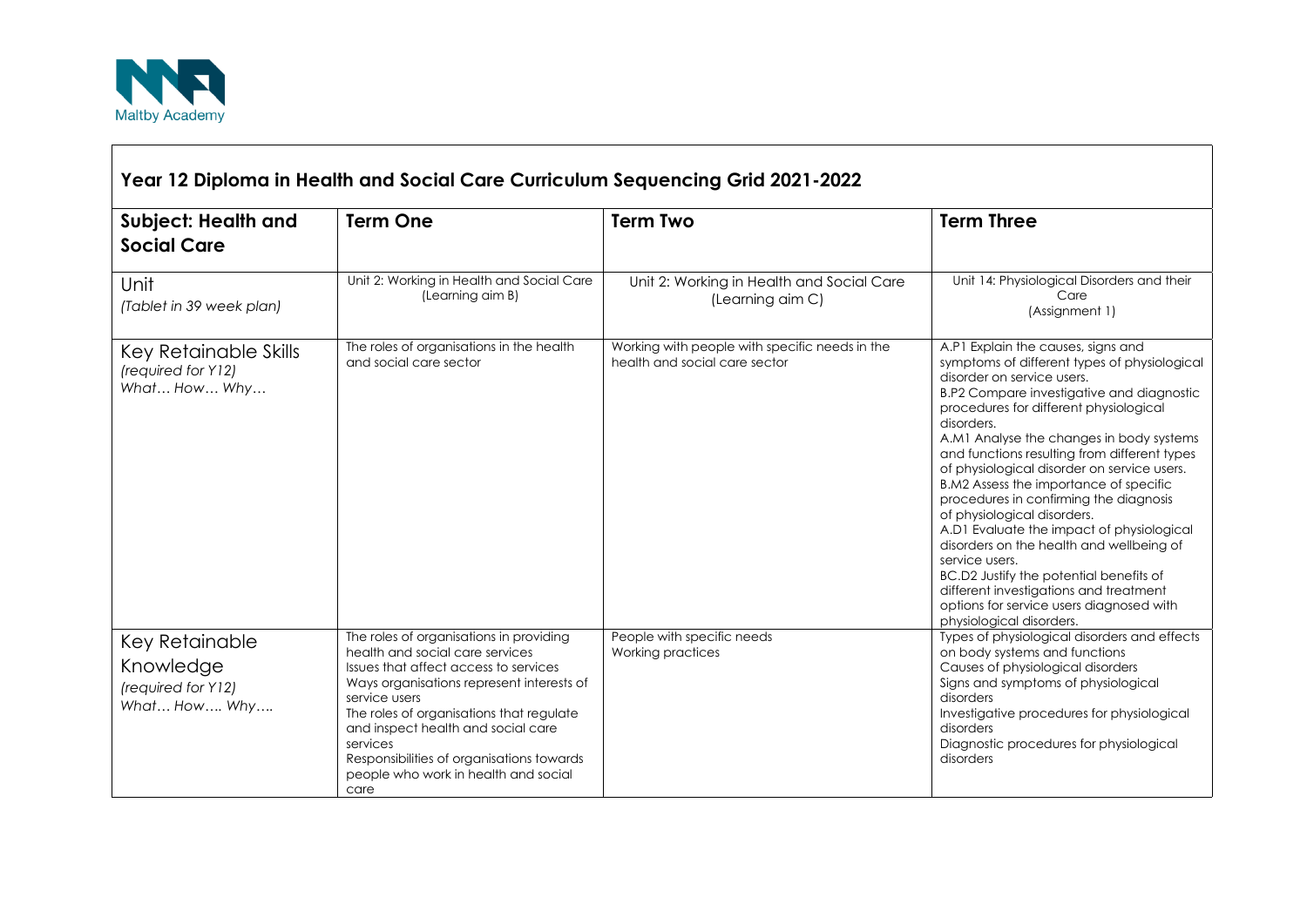

|                                                                                                 | settings                                                                                                                                                                                                                                                                                  |                                 |                                         |  |  |
|-------------------------------------------------------------------------------------------------|-------------------------------------------------------------------------------------------------------------------------------------------------------------------------------------------------------------------------------------------------------------------------------------------|---------------------------------|-----------------------------------------|--|--|
| Key Technical                                                                                   | Private sector                                                                                                                                                                                                                                                                            | III health                      | Endocrine system disorders              |  |  |
|                                                                                                 | Public sector                                                                                                                                                                                                                                                                             | Learning disabilities           | Nervous system disorders                |  |  |
| Vocabulary                                                                                      | Voluntary sector                                                                                                                                                                                                                                                                          | Physical disabilities           | Musculo-skeletal system disorders       |  |  |
| To be modelled and                                                                              | Referrals                                                                                                                                                                                                                                                                                 | Sensory disabilities            | Respiratory system disorders            |  |  |
| deliberately practiced in                                                                       | Eligibility                                                                                                                                                                                                                                                                               | Age categories<br><b>Skills</b> | Circulatory system disorders<br>Cancers |  |  |
| context.                                                                                        | Assessments                                                                                                                                                                                                                                                                               | Attributes                      | PIES                                    |  |  |
|                                                                                                 | <b>Barriers</b>                                                                                                                                                                                                                                                                           | Policies                        | Inherited                               |  |  |
|                                                                                                 | Advocacy                                                                                                                                                                                                                                                                                  | Procedures                      | Lifestyle                               |  |  |
|                                                                                                 | Complaints procedure                                                                                                                                                                                                                                                                      | Poor working practices          | Diet                                    |  |  |
|                                                                                                 | Whistleblowing                                                                                                                                                                                                                                                                            |                                 | Environment                             |  |  |
|                                                                                                 | CQC                                                                                                                                                                                                                                                                                       |                                 | Signs and symptoms                      |  |  |
|                                                                                                 | <b>OFSTED</b>                                                                                                                                                                                                                                                                             |                                 |                                         |  |  |
|                                                                                                 | <b>NMC</b>                                                                                                                                                                                                                                                                                |                                 |                                         |  |  |
|                                                                                                 | <b>HCPC</b>                                                                                                                                                                                                                                                                               |                                 |                                         |  |  |
|                                                                                                 | <b>GMC</b>                                                                                                                                                                                                                                                                                |                                 |                                         |  |  |
|                                                                                                 | CPD                                                                                                                                                                                                                                                                                       |                                 |                                         |  |  |
| Opportunities for                                                                               | Article - 'Care at Rotherham Hospital'                                                                                                                                                                                                                                                    |                                 |                                         |  |  |
|                                                                                                 | Article - 'Hospice or home care?'                                                                                                                                                                                                                                                         |                                 |                                         |  |  |
| reading                                                                                         | Article 'poor practice in HSC'                                                                                                                                                                                                                                                            |                                 |                                         |  |  |
|                                                                                                 | Example OFSTED report                                                                                                                                                                                                                                                                     |                                 |                                         |  |  |
|                                                                                                 | Example CQC report<br>Leaflet 'What do the NMC do?'<br>Example safeguarding policy in a school<br>Article 'Winterbourne view'<br>Signs and symptoms of variety of physiological disorders<br>Blood pressure: https://www.nhs.uk/common-health-questions/lifestyle/what-is-blood-pressure/ |                                 |                                         |  |  |
|                                                                                                 |                                                                                                                                                                                                                                                                                           |                                 |                                         |  |  |
|                                                                                                 |                                                                                                                                                                                                                                                                                           |                                 |                                         |  |  |
|                                                                                                 |                                                                                                                                                                                                                                                                                           |                                 |                                         |  |  |
|                                                                                                 |                                                                                                                                                                                                                                                                                           |                                 |                                         |  |  |
|                                                                                                 |                                                                                                                                                                                                                                                                                           |                                 |                                         |  |  |
|                                                                                                 | Body temperature: https://www.nhs.uk/conditions/fever-in-adults/                                                                                                                                                                                                                          |                                 |                                         |  |  |
|                                                                                                 | Blood tests: https://www.nhs.uk/conditions/blood-tests/<br>Medical history: https://www.britannica.com/science/diagnosis/Medical-history                                                                                                                                                  |                                 |                                         |  |  |
|                                                                                                 |                                                                                                                                                                                                                                                                                           |                                 |                                         |  |  |
| Students exposed to real life experiences within the H&SC sector.<br><b>Developing Cultural</b> |                                                                                                                                                                                                                                                                                           |                                 |                                         |  |  |
|                                                                                                 | Students understanding the different sectors of the NHS.                                                                                                                                                                                                                                  |                                 |                                         |  |  |
| Capital                                                                                         | Students understanding how poor practice can be highlighted and dealt with.                                                                                                                                                                                                               |                                 |                                         |  |  |
| Essential knowledge and skills                                                                  | Students understanding how professionals and settings are monitored to ensure they are providing best care for service users.                                                                                                                                                             |                                 |                                         |  |  |
| of educated citizens.                                                                           | Students understanding the signs and symptoms of disorders and where they can access help from for investigative and diagnostic                                                                                                                                                           |                                 |                                         |  |  |
|                                                                                                 | procedures.                                                                                                                                                                                                                                                                               |                                 |                                         |  |  |
|                                                                                                 | Students being aware as to how these disorders can impact health and wellbeing.                                                                                                                                                                                                           |                                 |                                         |  |  |